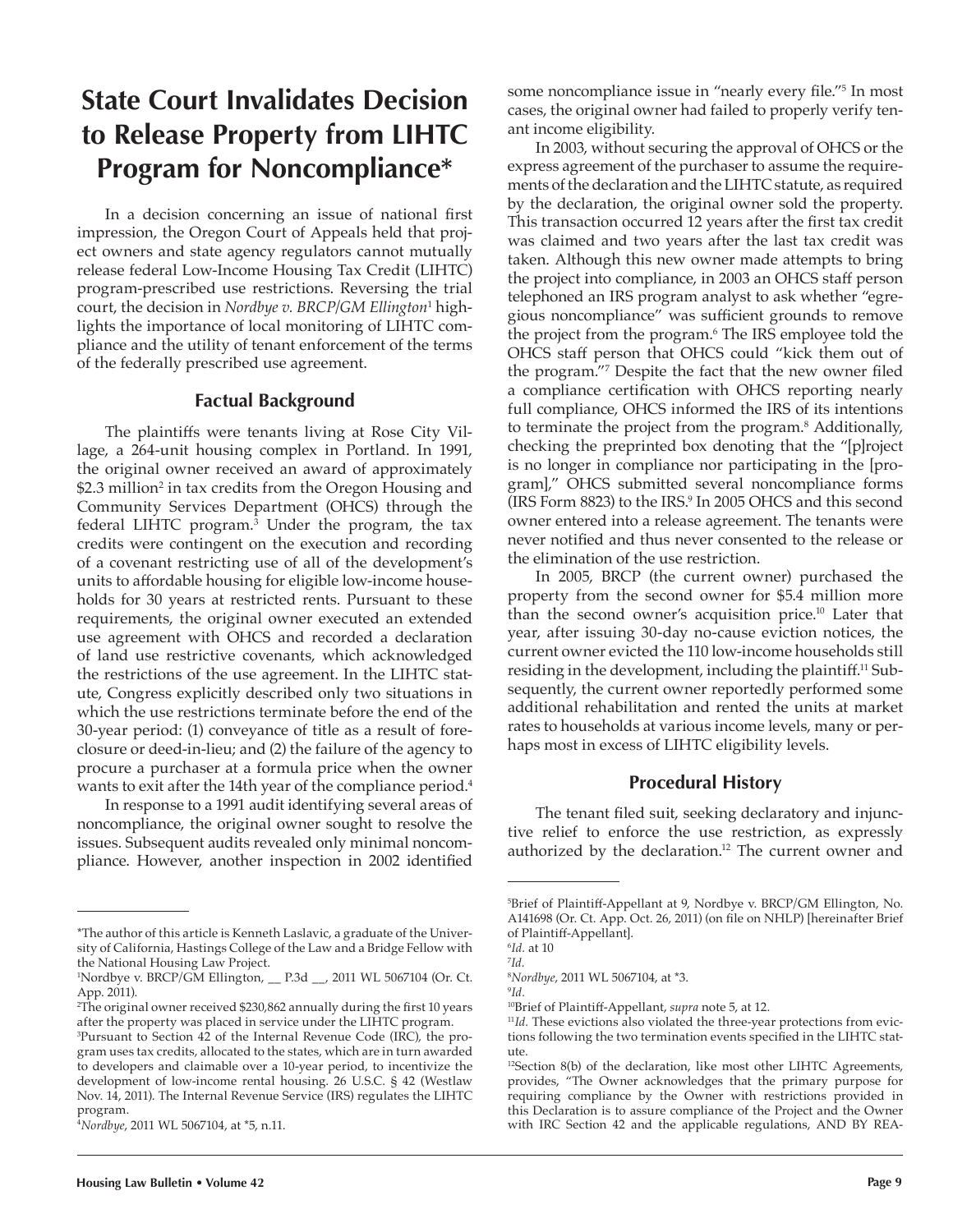OHCS moved for summary judgment on the grounds that the release was valid and enforceable. The tenant filed a cross-motion, contending that the purported release was insufficient to abrogate her right to obtain specific performance of the declaration. The trial court granted the owner's and OHCS' motion for summary judgment, holding that OHCS' decision to remove the project from the program was valid and effectively abrogated the ability of low-income tenants to enforce the declaration. This conclusion was based upon its determination that OHCS' decisions to remove the project and execute the release were entitled to deference.<sup>13</sup> Accordingly, the trial court dismissed the case.

# **Oregon Court of Appeals Analysis**

The appellate court first evaluated whether *Chevron*style deference applied to OHCS' decision to remove the project from the program. Under *Chevron*, when a federal agency has been charged by Congress with implementing a federal statute, courts should defer to that agency's interpretation of the statute, treating that interpretation as controlling as long as it is reasonable,<sup>14</sup> where Congress has not directly addressed the precise question at issue.<sup>15</sup> The defendants argued that OHCS' decision should be afforded *Chevron* deference*,* relying upon a 2009 Oregon Supreme Court decision holding that certain state agency interpretations of federal law are entitled to judicial deference where Congress granted the state agency rulemaking authority.<sup>16</sup>

However, the court held that OHCS' decision here was not entitled to judicial deference because a state agency's interpretation of federal statutes is not generally entitled to the deference afforded to a federal agency's interpretation of its own statutes*.* The court distinguished the present case from *Friends of Columbia Gorge v. Columbia River* because the LIHTC statute contains no grant of rulemaking authority *to state agencies* to fill gaps in the federal scheme.17 Lastly, in dismissing the defendants' attempt to

bolster their deference argument by relying on the informal IRS staff advice, the court found that "the oral advice of a federal employee, given on an ad hoc basis to a state agency, simply does not qualify" as an administrative interpretation with the force of law.18

The court also rejected the defendants' contention that the release abrogated the tenants' rights under the use agreement. Under Section 2(b) of the declaration, the use restrictions constitute covenants running with the land, conferring benefits on OHCS and any past, present or prospective tenant of the project.19 Moreover, the use agreement and the declaration incorporate Oregon law, which provides that a restrictive covenant cannot be terminated without the consent of the intended beneficiary. Accordingly, the court held that the tenant was an intended third-party beneficiary entitled to enforce the use restrictions.

In its opinion, the court noted that "the private enforcement rights conferred on qualified low-income tenants are an integral part of Congress's comprehensive design."20 The LIHTC program is "front-loaded": tax credits are claimed during the initial 10 years of the project, but the extended use period runs for at least 30 years. In the later years, recapture of a small portion of the credits alone may not provide an effective mechanism to ensure compliance. The court recognized that "Congress anticipated that the enforcement role played by the pertinent government agencies gradually would diminish and effectively end before expiration of the 30-year extendeduse period."21 Thus the tenants' private enforcement rights serve to ensure continued program compliance beyond the initial 15-year compliance period.

Moreover, citing an amicus brief submitted by the National Housing Law Project (NHLP), the court agreed that Congress, by explicitly establishing only two grounds for terminating long-term use restrictions, intended that

<sup>18</sup>*Id.*

SON THEREOF, THE OWNER IN CONSIDERATION FOR RECEIV-ING LOW-INCOME HOUSING TAX CREDITS FOR THIS PROJECT HEREBY AGREES AND CONSENTS THAT THE DEPARTMENT AND ANY INDIVIDUAL WHO MEETS THE INCOME LIMITATION APPLI-CABLE UNDER SECTION 42 (WHETHER PROSPECTIVE, PRESENT OR FORMER OCCUPANT) SHALL BE ENTITLED, FOR ANY BREACH OF THE PROVISIONS HEREOF, AND IN ADDITION TO ALL OTHER REMEDIES PROVIDED BY LAW OR IN EQUITY, TO ENFORCE SPE-CIFIC PERFORMANCE BY THE OWNER OF ITS OBLIGATIONS UNDER THIS DECLARATION IN A STATE COURT OF COMPETENT JURISDICTION."

<sup>13</sup>Under the framework established in *Chevron USA, Inc. v. Natural Res. Def. Council*, 467 U.S. 837 (1984).

<sup>14</sup>*Nordbye*, 2011 WL 5067104, at \*5 (citing Friends of Columbia Gorge v. Columbia River, 213 P.3d 1164, 1172 (Or. 2009)).

<sup>15</sup>*Id*. (citing Chevron USA, Inc. v. Natural Res. Def. Council, 467 U.S. 837, 843 (1984)).

<sup>&</sup>lt;sup>16</sup>Friends of Columbia Gorge, 213 P.3d at 1164.

<sup>&</sup>lt;sup>17</sup>Nordbye, 2011 WL 5067104, at \*6 (citing Orthopaedic Hosp. v. Belshe, 103 F.3d 1491 (9th Cir. 1997)).

<sup>&</sup>lt;sup>19</sup>Section 2(b) of the Declaration provides: "The Owner intends, declares and covenants, on behalf of itself and all future Owners …, that this Declaration and the covenants and restrictions set forth in this Declaration regulating and restricting the use, occupancy and transfer of the Project ([1]) shall be and are covenants running with the Project land, … (and the benefits shall inure to the Department and any past, present or prospective tenant of the Project) …. The Owner hereby agrees that any and all requirements of the laws of the State of Oregon to be satisfied in order for the provisions of this Declaration to constitute deed restrictions and covenants running with the land shall be deemed to be satisfied in full, … or in the alternate, that an equitable servitude has been created to insure that these restrictions run with the Project. For the longer of the period this Credit is claimed or the term of this Declaration, each and every contract, deed or other instrument hereafter executed conveying the Project or portion thereof shall expressly provide that such conveyance is subject to this Declaration, provided, however, the covenants contained herein shall survive and be effective regardless of whether such contract, deed or other instrument hereafter executed conveying the Project or portion thereof provides that such conveyance is subject to this Declaration."

<sup>20</sup>*Nordbye*, 2011 WL 5067104, at \*10.